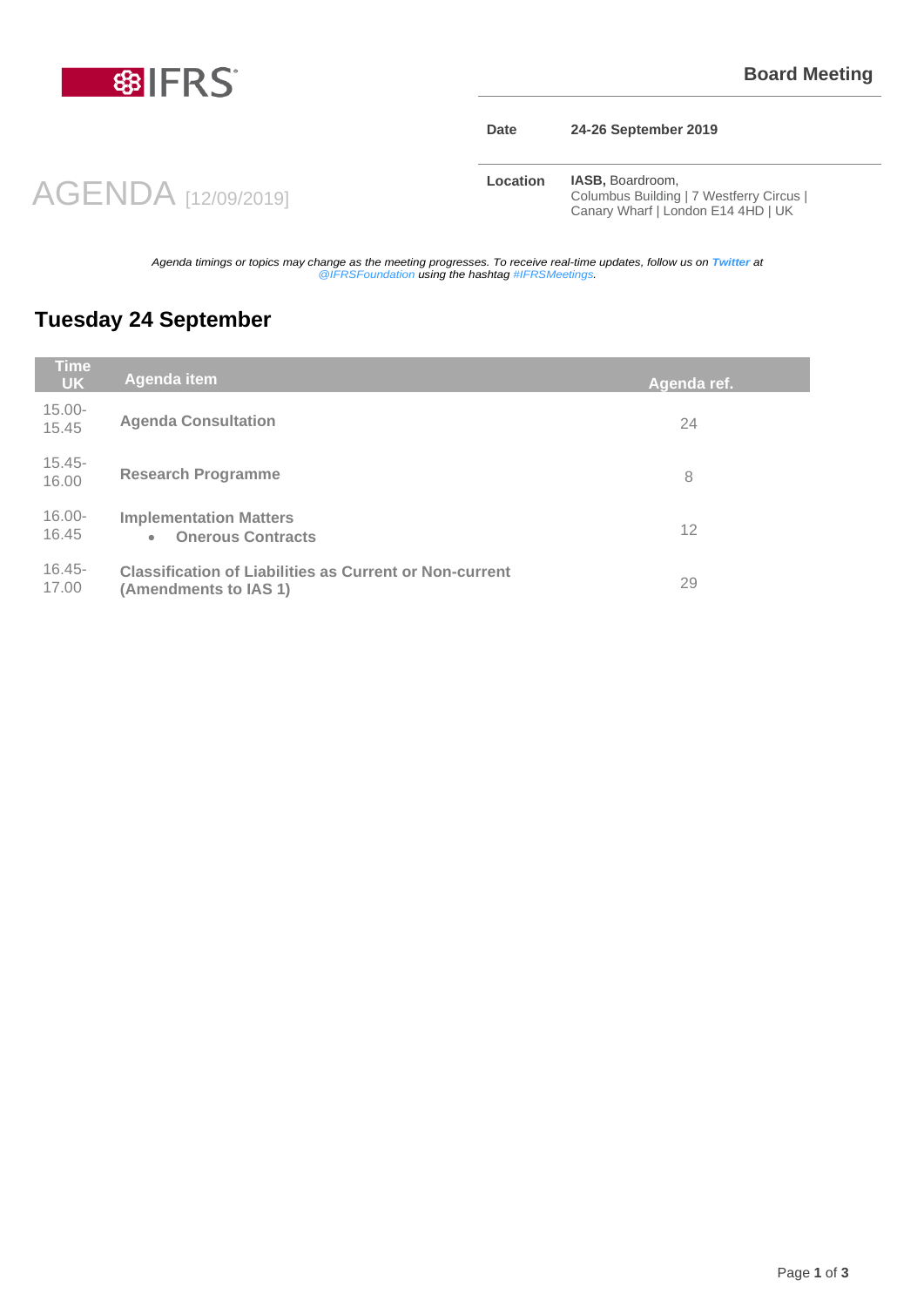

| Date |  | 24-26 September 2019 |  |
|------|--|----------------------|--|
|------|--|----------------------|--|

**Location IASB, Boardroom,** Columbus Building | 7 Westferry Circus | Canary Wharf | London E14 4HD | UK

# **Wednesday 25 September**

AGENDA [12/09/2019]

| Time<br><b>UK</b>  | Agenda item                                                 | Agenda ref. |
|--------------------|-------------------------------------------------------------|-------------|
| 09.30-<br>11.00    | <b>Business Combinations under Common Control</b>           | 23          |
| $11.00 -$<br>12.00 | <b>Financial Instruments with Characteristics of Equity</b> | 5           |
| $12.00 -$<br>12.30 | <b>IBOR Reform and the Effects on Financial Reporting</b>   | 14          |
| $12.30 -$<br>13.30 | Lunch                                                       |             |
| $13.30 -$<br>14.30 | <b>Rate-regulated Activities</b>                            | 9           |
| $14.30 -$<br>15.30 | <b>Management Commentary</b>                                | 15          |
| $15.30 -$<br>15.45 | <b>Break</b>                                                |             |
| $15.45 -$<br>17.00 | <b>Disclosure Initiative</b>                                | 11          |
| $17:00 -$<br>17:30 | <b>Primary Financial Statements</b>                         | 21          |